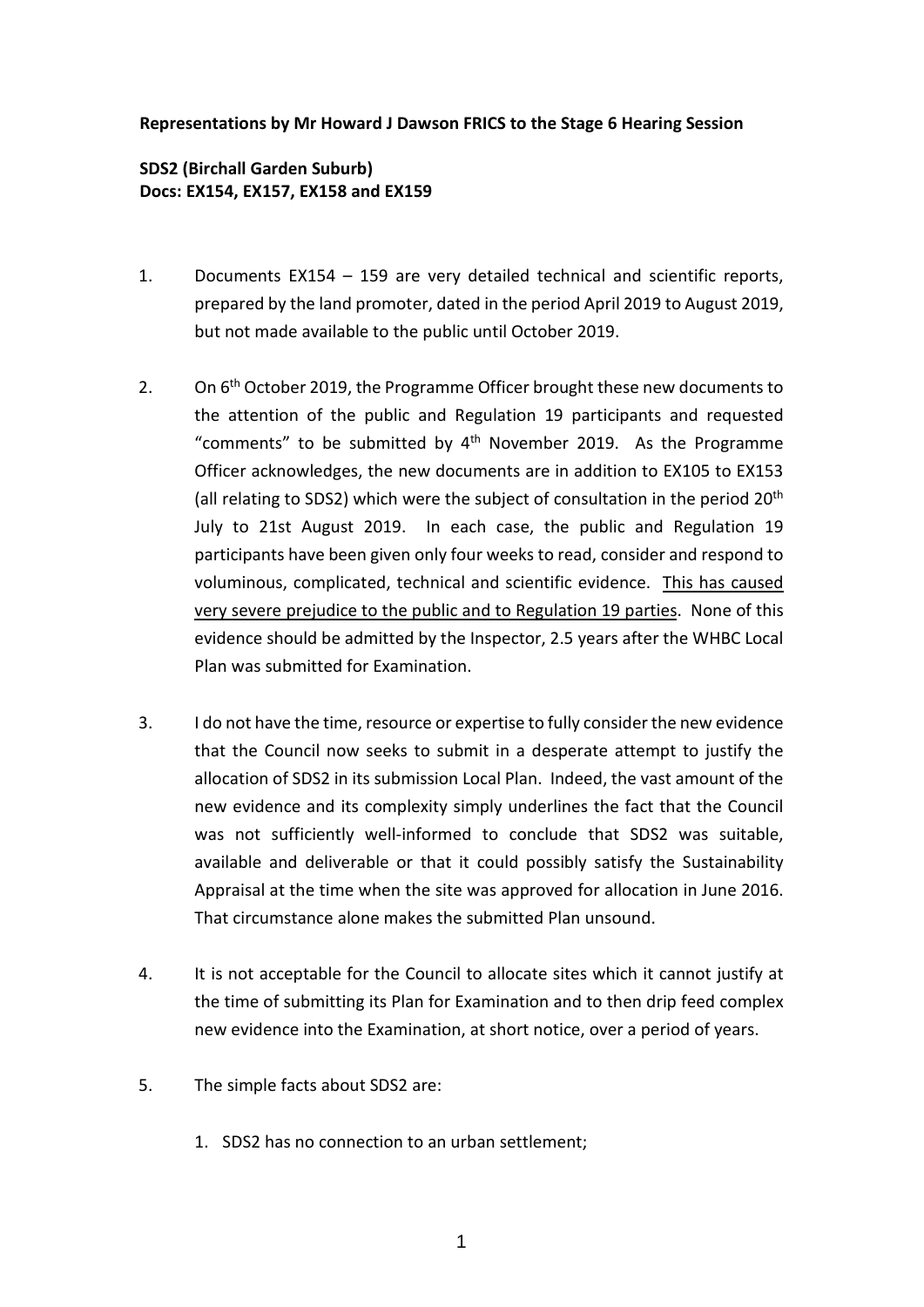- 2. SDS2 requires vast amounts of open land to be released from the Green Belt, whereas only a very small proportion of that land is actually required for the housing;
- 3. The proposed housing allocation on SDS2 sits adjacent to a huge unregulated landfill tip where there are no records of the historic materials or chemicals tipped and where, due to the steep topography of the land, surface and ground water (which is known to be contaminated) will flow, by gravity, into and under the proposed housing and primary school area;
- 4. The site is adjacent to the Burnside Waste Facility, which crushes vast amounts of concrete, causing noise and dust (with the prevailing wind blowing across SDS2 from west to east) and;
- 5. The A414 (a busy dual carriageway) runs along the southern boundary of SDS2 causing noise and pollution.
- 6. The Examination should therefore focus its attention on why SDS2 (and SDS6 – Symondshyde) were ever considered suitable for allocation by the Council ahead of the many alternative suitable and sustainable sites, which are adjacent to existing urban areas, which could provide many thousands of new homes within the first five years of the Plan period and achieve a more sensible and sustainable housing distribution strategy.
- 7. The fundamental problem with the WHBC submission Local Plan is that it is a political, not a planning document. The Council has repeatedly refused to even seek to meet its housing need and will not contemplate site allocations in the four large villages, despite the sustainable characteristics of those villages. Policy SP3 confirms this strategy. Until this fundamental issue is addressed and resolved, the Examination will continue to go round and round in circles, wasting public and private sector time and money.
- 8. The Council has now appointed Land Use Consultants to produce new Green Belt, Green Gap and Landscape Sensitivity reports, all of which contradict the Council's existing evidence base at the time of submission. All of the Council's "new" evidence is negative, with the aim to fabricate reasons not to allocate sites adjacent to existing urban areas, which the Council itself has found suitable, available and deliverable, but did not allocate.
- 9. The objectivity and independence of LUC is now in serious doubt and their new reports should not be admitted to this Examination because they will (i) create